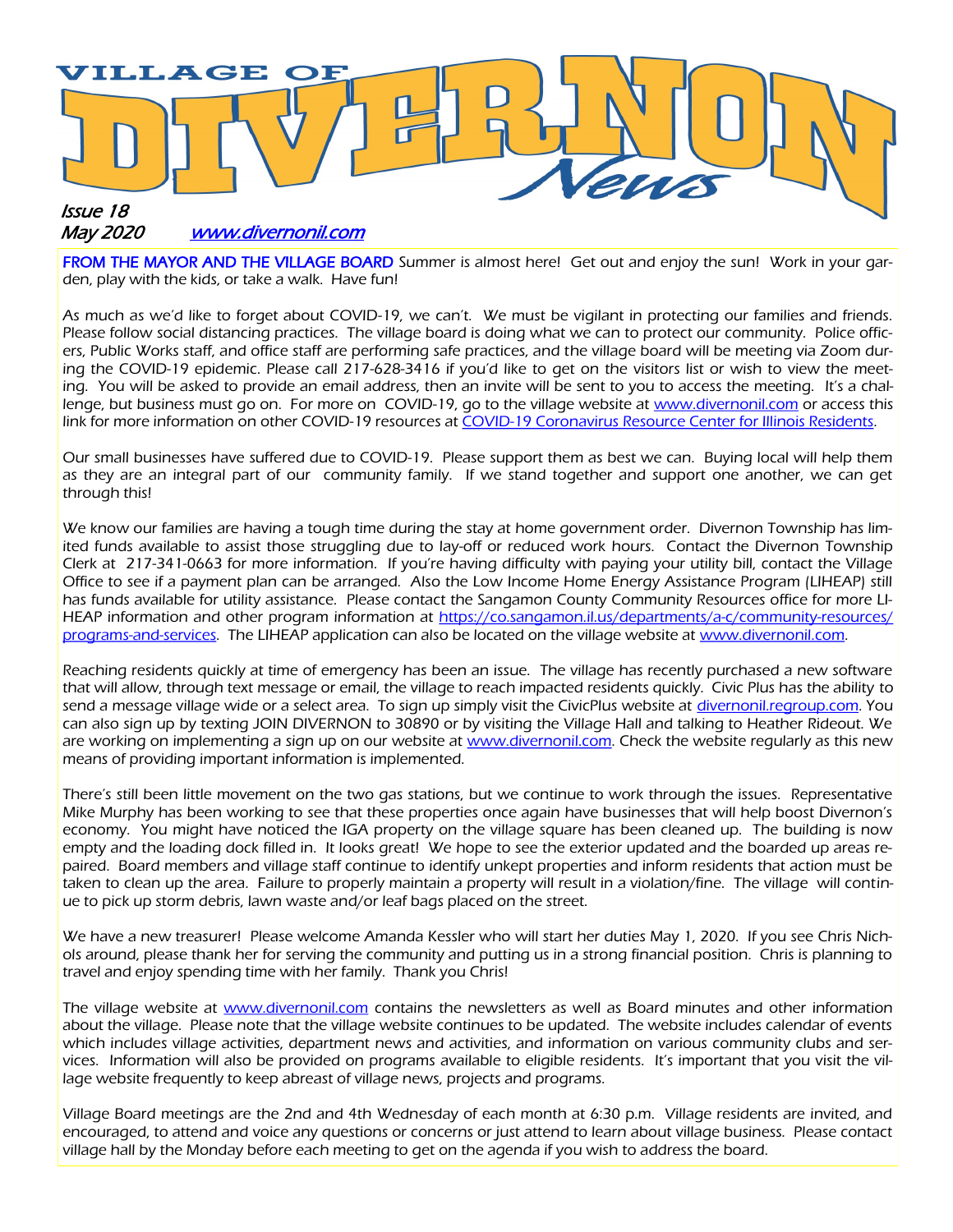## PUBLIC WORKS DEPARTMENT Jeremy Rhodes, Supt.

THE PUBLIC WORKS DEPARTMENT continues to work to beautify our community. Water run off is a concern for many reasons. Public Works staff dug up the ditch on State Street to improve water flow. Due to COVID-19, some of the projects we had planned have been delayed. We don't want to put the village in a negative financial position, so we wait until funds begin to flow from the state again. In the mean time, there's plenty to be done with taking down trees to working on village properties. Hopefully you've noticed work being done on the pavilion including sandblasting and painting. New playground equipment is being added in the park including an accessible swing and toddler playset. The park is beautiful. Enjoy! The 2019 Annual Drinking Water Report is available and can be found on the village website at [https://divernonil.com/community/public-works-department/,](https://divernonil.com/community/public-works-department/) or copies can be obtained at the Village Hall

BUILDING PERMIT APPLICATIONS are available at the village hall. Prior to beginning any building project, an application must be filed. This includes sheds on skids. Please contact Jeremy Rhodes if you have questions. Completed applications must be submitted to village hall. NO WORK SHALL BEGIN UNTIL THE APPLICATION IS APPROVED!

PROPERTY MAINTENANCE - Please keep drains and culverts clear of debris. Make sure grass or leaves to be picked up are properly bagged with a sticker on each bag. Sticks and limbs must be piled neatly by the side of the road in the front of your property for the village to pick up. If you have an extra-large load of branches, please call the village office to check on pickup fees. Burning of vard waste is allowed on your property from 7:00 a.m. to 7:00 p.m. only. Burning of garbage is prohibited at any time. Remember to keep your garbage cans stored off the street when not out for pickup. It's important that we take care of our properties in a manner that is inviting to people who visit our community.

STORM SAFETY TIPS – Storm season is here. Residents are reminded to make sure their cell phones are fully charged before severe weather hits, and to report any downed power lines, natural gas odor, or power outages as soon as possible. With severe thunderstorms a possibility, residents are advised to unplug sensitive electronic equipment, or protect it with a high-quality surge protector, and to stay away from downed power lines. For more safety tips or information, visit [https://www.ameren.com/illinois.](https://www.ameren.com/illinois)

ANNUAL VILLAGE CLEAN-UP - This year's annual clean-up, usually scheduled in the spring, has been postponed until sometime in the fall due to COVID-19. We want to make sure that Flower's Sanitation staff, village employees and volunteers and our residents remain safe until all is clear. We'll announce the new date once a date is decided.

### **POLICE DEPARTMENT** Chief Jason Martin

**THE POLICE DEPARTMENT** has been busy continuing to train new officers, and enforcing new laws. Officers continue to patrol the streets protecting our families, especially our children. Please remember that Governor Pritzker has ordered that large gatherings, more than 10, are prohibited to protect from COVID-19 spread. Police officers will monitor to en-sure this order is followed. You can find the stay at home [Executive Order 2020-10 \(HTML\)](https://www2.illinois.gov/Pages/Executive-Orders/ExecutiveOrder2020-10.aspx) here.

ORDINANCE VIOLATIONS will continue to be addressed as needed. Junk vehicles or other junk or trash must be removed from properties. Properties in need of the owner's attention due to an ordinance violation will be identified, and the owner will be contacted. Please do not park vehicles on or block sidewalks or mailboxes. Vehicles parked on the street must be parked on the side of the street in the direction headed. Unless there is a shoulder for parking, cars cannot be parked in the street on a regular basis. Fines will be assessed for all occurrences. Please help us keep the village safe and clean! As new issues arise, new ordinances will be considered.

GOLF CARTS must be inspected and approved by the Village Police Department. There is an annual fee for the sticker for each golf cart. Golf carts are not to be operated in any inclement weather. Please contact the Police Department for information on the correct requirements for your golf cart. Four wheelers are not street approved.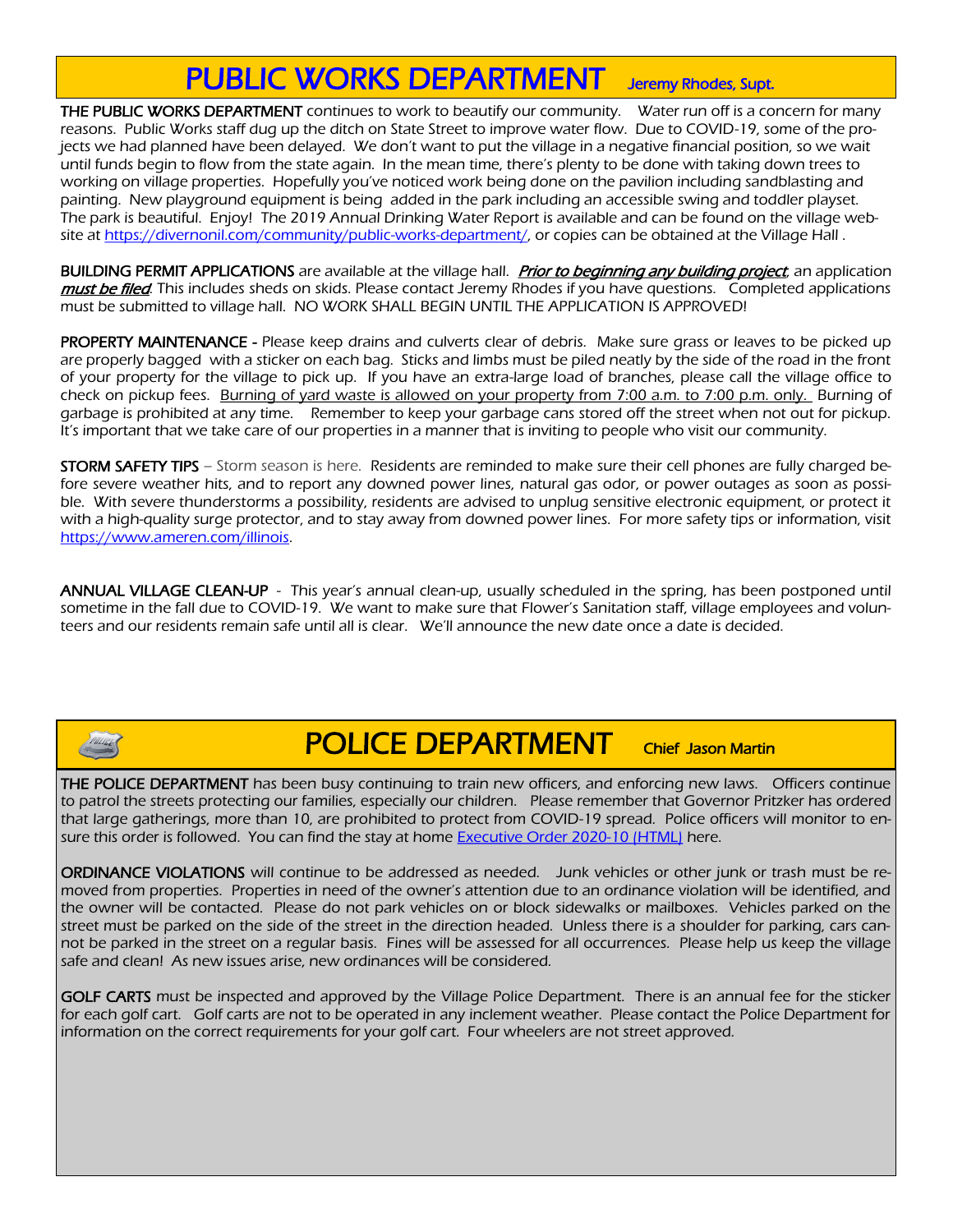#### VILLAGE EVENTS, COMMUNITY CLUBS & SERVICES

THE DIVERNON ALUMNI ASSOCIATION cancelled the annual Alumni Banquet, which is usually held the end of May, due to COVID-19. The association had hoped to provide a special celebration for the new graduates since they had missed out on so much their senior year. The Association always needs volunteers and is hopeful volunteers from the newer classes will get involved. Please consider volunteering to keep this banquet going. If you're interested, please contact Nancy Crawford at 217/725-3413.

SCHOOL NEWS – School has been out for weeks due to COVID-19. Even though school is out, slow down and watch for youngsters walking or riding bikes to the school playground or ball field. School will reconvene in August, so visit the school website for school information at www.auburn.k12.il.us.

DIVERNON MASONS LODGE - Contact John Lewis at 217/741-7567 if you are interested in joining the Masons Lodge or renting the building.

AMERICAN LEGION NEWS - The American Legion Annual Golf Outing has been postponed until fall. The community has been very supportive of fund raising initiatives, and the American Legion is very appreciative. Thank you for your support! If you would like information on joining the Legion please contact Gene Brenning at 217/741-0920 or for building rental contact Jim Richards at 217/691-2881. Meetings are the 2nd Thursday of each month at 7:00 p.m. The men continue to make improvements in the building, and thank the community for their continued support.

THE LADIES LEGION AUXILIARY - The Divernon American Legion Ladies Auxiliary would like to thank the community for their support. The Annual Bazaar and Bake Sale is scheduled for November 14, 2020 at the American Legion Hall. If you have Christmas decorations you're no longer using, please consider donating them to the Ladies Legion Auxiliary. Funds raised during the year benefit many of our many projects, i.e., the legion building fund, veterans clothing and supplies, honor flight, scholarship, and many more. Please contact Nancy Beaty at 217/628-3383 to arrange for pick up of your bake sale goods or Christmas decorations.

If you have a loved one currently serving, please provide their name and mailing address as we like to reach out to our men and women in the military. Meetings are the 1st Thursday of the month at 6:00 p.m. If you are interested in joining please contact Nancy Beaty at 217/628-3383.

DIVERNON YOUTH GROUP CLOTHING CLOSET is available to all residents of Divernon and surrounding communities. All clothing is FREE with sizes from infant to Adult XXL. Shoes, belts, and other accessories are also available. Clean, gently used clothing is accepted. If assistance is needed after hours, please contact Melissa at 217/801-6533. The Clothing Closet is located in the Presbyterian Church, 265 S. Second Street on the SW side of the Square. The closet is open every Monday from 4:00—6:00 p.m. All donations are appreciated! Thank you!

DIVERNON CHRISTIAN YOUTH GROUP meets the 1st and 3rd Wednesday of each month at the Divernon Presbyterian Church from 5:00—7:00 p.m. This group is open to all youth in the community from 5th through 12th grades. Food, activities and a community service project are provided at each meeting. If you would like to get involved or donate, either monetary or as a volunteer, please contact Melissa Layton at 217/801-6533.

The closet will remain closed and the youth group will not meet until the stay at home order is lifted.

THE DIVERNON UNITED METHODIST CHURCH (DUMC) FOOD PANTRY is in the Divernon Methodist Church, 503 South Second Street, Divernon. Hours of operation are 5:00 – 7:00 p.m. every Monday. Donations of non-perishable food items and paper products are always welcome. Excess garden produce is also welcome. Drop-off locations are United Community Bank and the Village Hall. Arrangements can also be made to deliver items to the church by calling 217/628 -3530. Monetary donations are always welcome and can be mailed to the address above.

THE DIVERNON SPORTMAN'S CLUB has many activities available for children and adults. For information on joining, please contact George Brown at 217/652-8538 or Kevin Zimmerman at 217/717-7940. Check the sign at the Senior Center for times of events and other announcements.